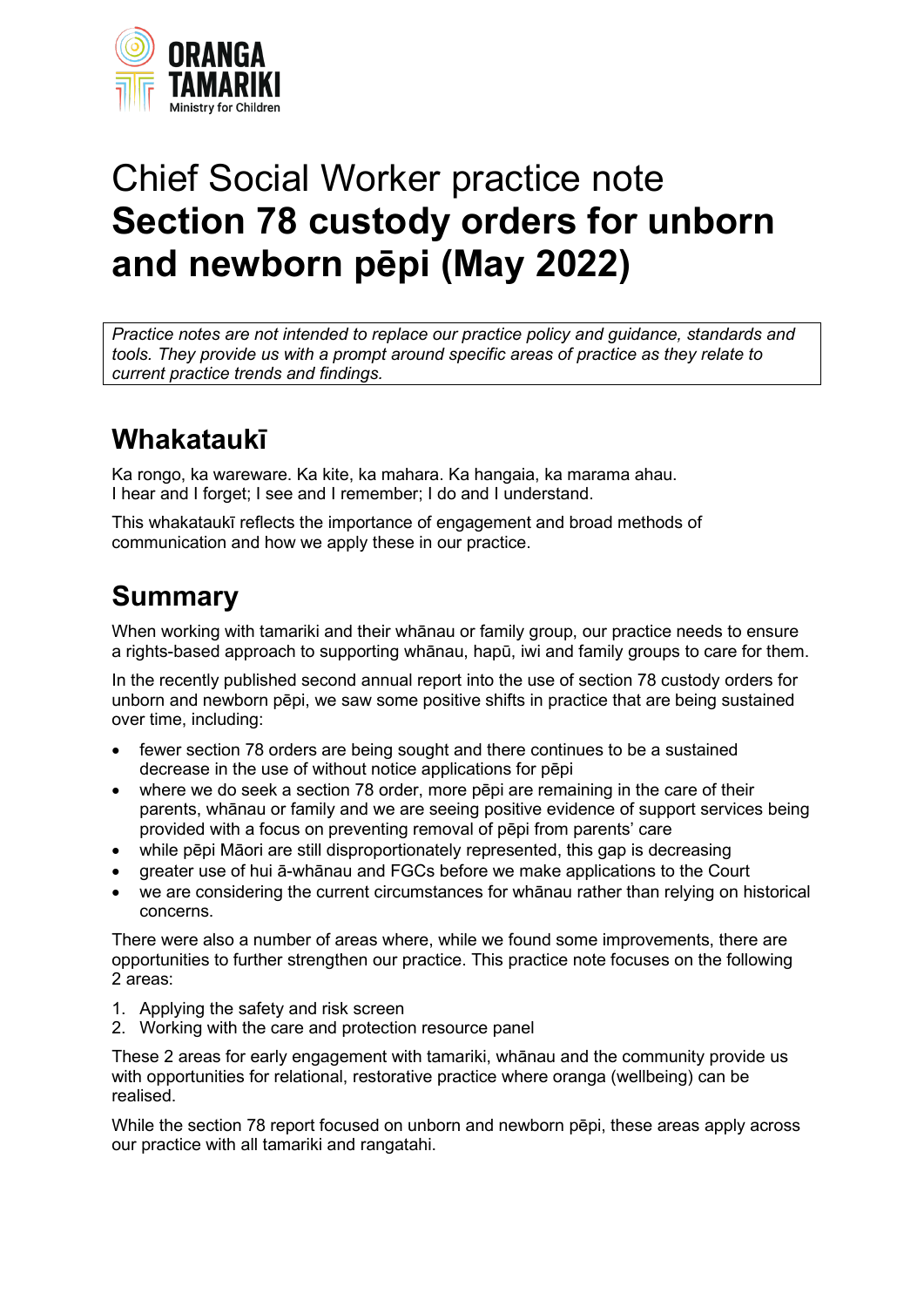[Second report on section 78 custody orders for unborn and newborn pēpi |](https://www.orangatamariki.govt.nz/assets/Uploads/About-us/Performance-and-monitoring/Ombudsman-reports/Report-s78-pepi-review-FINAL-March-22.pdf)  [orangatamariki.govt.nz \(PDF 916KB\)](https://www.orangatamariki.govt.nz/assets/Uploads/About-us/Performance-and-monitoring/Ombudsman-reports/Report-s78-pepi-review-FINAL-March-22.pdf)

Further policy and guidance around these areas of practice can be found on the Practice Centre.

### **1. Safety and risk screen**

#### **About the safety and risk screen**

In our statutory role, we work with tamariki and whānau or family at challenging and vulnerable times in their lives and it is important that we approach our engagement, assessment and decision-making in relational, restorative, mana-enhancing ways. We know that the earlier we engage and to listen to their stories, the better our understanding becomes of the oranga of te tamaiti within their whānau or family.

The safety and risk screen is a recording tool that includes prompts to help social workers:

- record if there are concerns that require continued involvement by Oranga Tamariki to work with whānau or family to ensure te tamaiti is safe
- outline if safety exists for te tamaiti within their whānau or family and Oranga Tamariki does not require further involvement
- determine that, while there is safety for te tamaiti, needs were identified that require a referral to another organisation.

Guidance: S[afety and risk scree](https://practice.orangatamariki.govt.nz/core-practice/practice-tools/other-practice-and-assessment-tools/safety-and-risk-screen/)n | Practice Centre

Practice standard: S[ee and engage tamariki | Practice Centre](https://practice.orangatamariki.govt.nz/practice-approach/practice-standards/see-and-engage-tamariki/)

Practice standard: See and engage whānau, wider fami[ly, caregivers and when appropriate](https://practice.orangatamariki.govt.nz/practice-approach/practice-standards/see-and-engage-whanau-wider-family-caregivers-and-when-appropriate-victims-of-offending-by-tamariki/)  [victims of offending by tamariki | Practice Centre](https://practice.orangatamariki.govt.nz/practice-approach/practice-standards/see-and-engage-whanau-wider-family-caregivers-and-when-appropriate-victims-of-offending-by-tamariki/)

Engagement kanohi ki te kanohi (in person) is preferred with tamariki and whānau or family but this may not always be possible.

#### **Engage as soon as possible**

It is important that our engagement with whānau or family occurs as early as possible, with as many whānau or family as we can. Our discussions with te tamaiti or rangatahi help us understand if there are immediate risks that we need to consider with whānau or family. It is important to identify strengths and oranga (wellbeing) within the whānau or family that contribute to the safety of te tamaiti or rangatahi. Building understanding of this picture helps the social worker to determine next steps.

Based on the decision response tool, we have to complete the safety and risk screen within:

- 24 or 48 hours where there is high risk and no immediate protection available
- 10 working days for all other cases.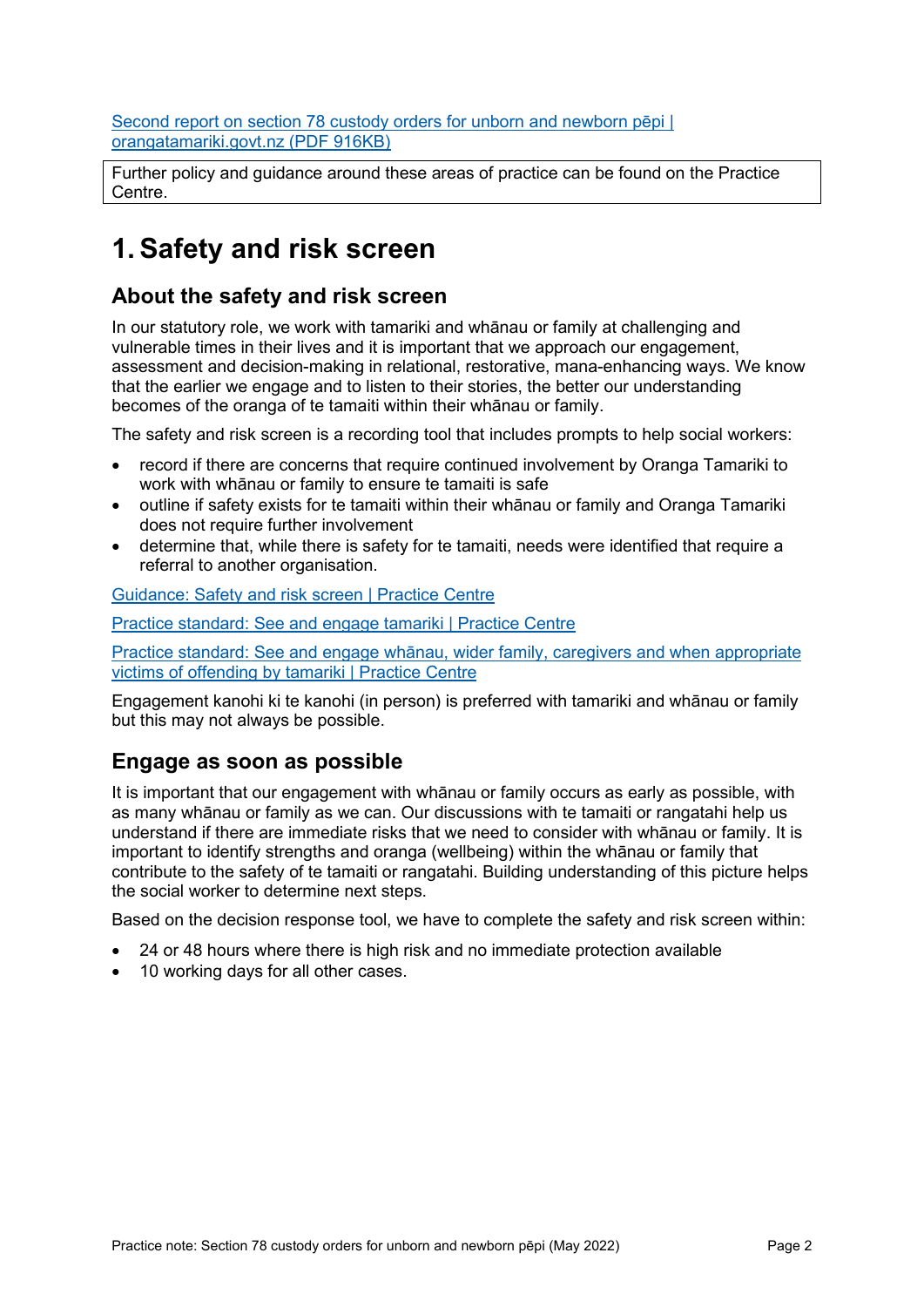#### **If the response timeframe can't be met**

The guidance outlines what we need to do if we cannot meet with whānau or family, te tamaiti or rangatahi and others in the required timeframe.

Guidance: Safety and risk screen – [If the response timeframe can't be met](https://practice.orangatamariki.govt.nz/core-practice/practice-tools/other-practice-and-assessment-tools/safety-and-risk-screen/#when-to-use-it) | Practice Centre

The exception casenote is **not** an exception to completing a safety and risk screen or engaging with tamariki, rangatahi, whānau or family. It is a record of why we have not been able to talk with them within the timeframe.

The safety and risk screen must be completed once that engagement has occurred.

If an exception casenote is needed, it must reflect the complexity of the situation and a desire to meaningfully engage. This is relational and respectful practice in these situations.

#### **Recognising vulnerability when working with unborn and newborn pēpi**

This can be a vulnerable time for mothers, partners and their whānau or family and as we work to the safety and risk screen timeframe, we need to take care with our engagement and be responsive to their needs and circumstances. Meeting timeframes is important but should not be the only factor in the quality of our practice.

[Strengthening our response to unborn and newborn pēpi | Practice Centre](https://practice.orangatamariki.govt.nz/our-work/assessment-and-planning/assessments/intake-and-early-assessment/strengthening-our-response-to-unborn-and-newborn-pepi/)

### **2. Care and protection resource panel**

Consulting with the care and protection resource panel is one way that social workers and care and protection coordinators can uphold their professional obligations and ensure our mahi recognises the right of tamariki, rangatahi and whānau and family to consistent quality practice in a timely manner.

To make consultation meaningful for tamariki, rangatahi, whānau and family, and to fulfil our professional obligations, we need to consult with the care and protection resource panel **at the earliest possible opportunity** when starting an investigation or deciding not to investigate.

Our practice is strengthened when we are clear about our knowledge bases and what influences our understanding of the whānau and family. Kaimahi are required to intentionally seek out alternative viewpoints and knowledge to help make sense of the aspirations of tamariki, rangatahi, whānau and family for their own oranga (wellbeing).

[Care and protection resource panel | Practice Centre](https://practice.orangatamariki.govt.nz/practice-approach/practice-standards/work-closely-in-partnership-with-others/care-and-protection-resource-panel/)

#### **Requirement to work with care and protection resource panels**

Social workers **must**, under section 17(1)(b), consult with the care and protection resource panel "as soon as practicable" on starting an investigation or deciding not to investigate (in practice, during the core assessment phase).

Policy: A[ssessment | Practice Centre](https://practice.orangatamariki.govt.nz/policy/assessment/)

[Guidance: Core assessment phase | Practice Centre](https://practice.orangatamariki.govt.nz/our-work/assessment-and-planning/assessments/intake-and-early-assessment/core-assessment-phase/)

Care and protection coordinators **must**, under section 21(1)(a), consult with the care and protection resource panel when they receive a referral for a family group conference and are preparing for a conference. (A supervisor must not approve a referral to a family group conference by the social worker if the care and protection resource panel has not been consulted.)